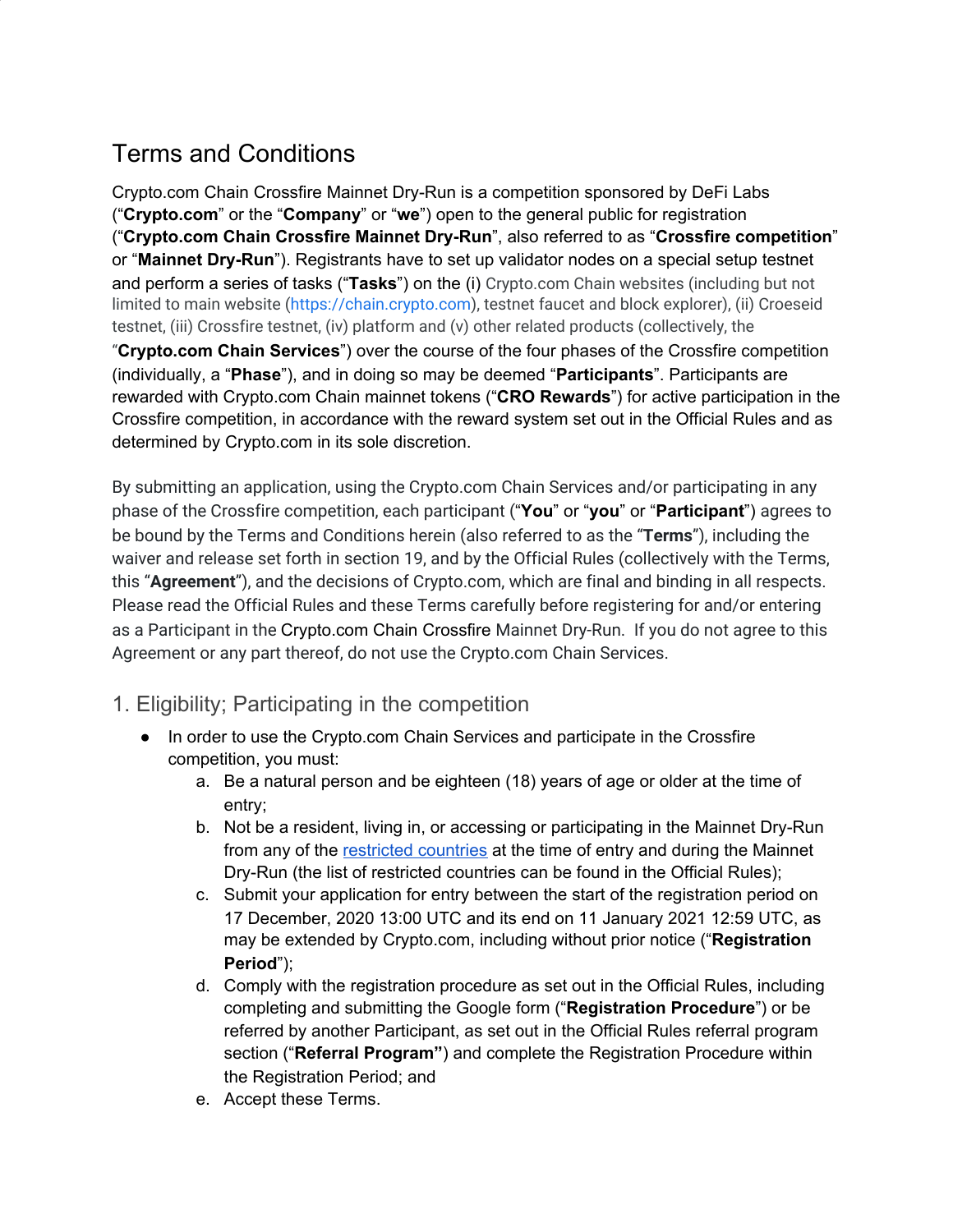● By submitting your application in accordance with the Registration Procedure and/or Referral Program or otherwise attempting to participate in the Mainnet Dry-Run, you acknowledge and agree that the selection of Participants is at Crypto.com's sole discretion. Crypto.com reserves the right to select Participants and reject applicants in accordance with criteria that it may determine, and amend from time to time, in its sole discretion.

# 2. Eligibility; Claiming the Reward

- In order to claim any reward, you must:
	- a. Fulfil all the eligibility requirements in section 1 of these Terms; and
	- b. Provide Know Your Customer ("**KYC**") documentation, as requested by Crypto.com or by the Crypto.com KYC provider, prior to claiming the potential reward in the Crossfire, and satisfy the KYC requirements.
- Rewards will be distributed depending on Tasks successfully undertaken and Phases of the Crossfire competition completed, in accordance with the Official Rules and section 9 on CRO Rewards, below.

# 3. Participation Details

- I. A confirmation email will be sent to successful Applicants to participate in the competition, at the email address provided in the Registration Procedure.
- II. The objective of the Crossfire competition is for Participants to sign block commitments and to support an idling Network as described in section 3(V.) below, and detailed in future Blog Posts (defined below) during the course of the Crossfire competition.
- III. As a Participant during Mainnet Dry-Run you will participate in the following services:
	- A. Running a node;
	- B. Maintaining an **Up Time** (defined below) of 50% for a duration to be specified by the Company;
	- C. Signing block commitments through your validator and submitting these to the network;
	- D. Participating in the Tasks provided by the Company during the competition;
	- E. Performing network upgrades; and
	- F. Reporting any software bugs to the Company.

Such services, collectively, are the "**Network Services.**"

- IV. Network Services shall be calculated at Crypto.com's sole discretion, beginning from the Participant's first validator block commitments and from Participant's relative performance thereafter.
- V. Participants are required to run the latest version of the Crypto.com Chain Services when participating in the Crossfire competition and providing Network Services.
- VI. "**Up Time"** means the number of slots where block commitments are provided by the participant node divided by the number of slots available. Participant's percentage of Up Time will be calculated in relation to the total number of blocks generated for the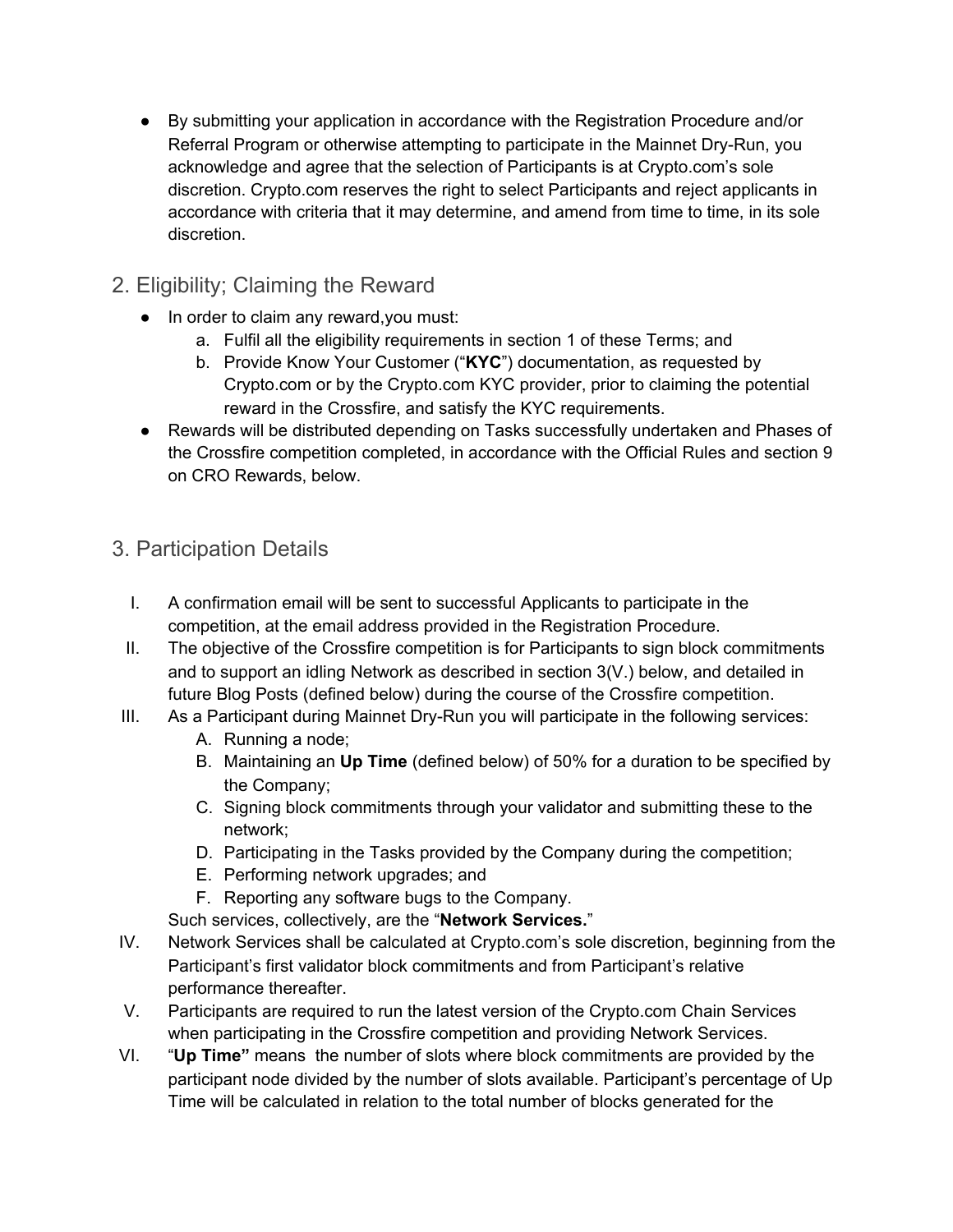purposes of judging and your potential CRO Rewards, if any, as will be fully announced in the Communication Channels (defined below) prior to or during each event. Such compensation is pegged to each Participant and no additional compensation will be considered or tendered by Participants who run multiple nodes.

- VII. Competition details, including Tasks and the particular Network Services to be provided, will be announced in blog posts on the Crypto.com Official Blog [\(https://blog.crypto.com/\)](https://blog.crypto.com/) ("**Blog Posts**"). If there are any differences between these Terms and the Blog Posts, the rules and details on the Blog Post shall be followed.
- VIII. Crypto.com reserves the right to make amendments to the Task details, including but not limited to the reward condition and reward amount.
- IX. These Terms are not intended to nor do they create or establish any partnership, joint venture, agency, employment relationship, or any other joint business relationship between you and Company or any of its affiliates. You understand and agree that you are an independent contractor to the Company and are not authorized to act as, or represent oneself as, an officer, employee or agent of the Company for any purpose. No Participant has any authority to enter into any agreements or incur any obligations on behalf of the Company. No Participant will be eligible for participation in the Company's employee benefit programs, unemployment benefits, or compensatory arrangements for service providers by virtue of their participation under these Terms. Each Participant is solely responsible for all applicable foreign, federal, state and local taxes, interest and penalties associated with the Participant's eligibility to receive, receipt of and disposition of any CRO in connection with these Terms.
- X. With respect to each Participant, the Company will not withhold any amounts for payment of any federal, state, or local taxes unless applicable law requires us to do so. You expressly acknowledge and agree that you have the sole responsibility to pay all taxes, if any, and file all tax returns required by applicable laws, in respect of any amounts provided by the Company or its affiliates to you due to participation under these Terms that may be applicable to you.
- XI. Once the Company announces the end of the Crossfire competition, Participants must discontinue their nodes and discontinue their use of the Network Services or Crypto.com Chain Services within 7 days after the end of the Crossfire competition.

#### 4. Referral Program

- I. Participant may refer one or more persons ("**Referees**") to join the competition. Referees must satisfy the requirements of section 1 of these Terms in order to participate in the Crossfire competition.
- II. Each Referee may only be referred by one other Participant ("**Referrer**").
- III. Participant must specify the Referrer identified by registration email in the registration form. Crypto.com does not accept any amendment to the referral after the registration form is submitted.
- IV. Upon completion of the Entry Level Tasks by both Referrer and Referee, the Referrer and Referee may each receive a referral bonus in CRO. The latest Entry Level Tasks details may be found on the Blog Post.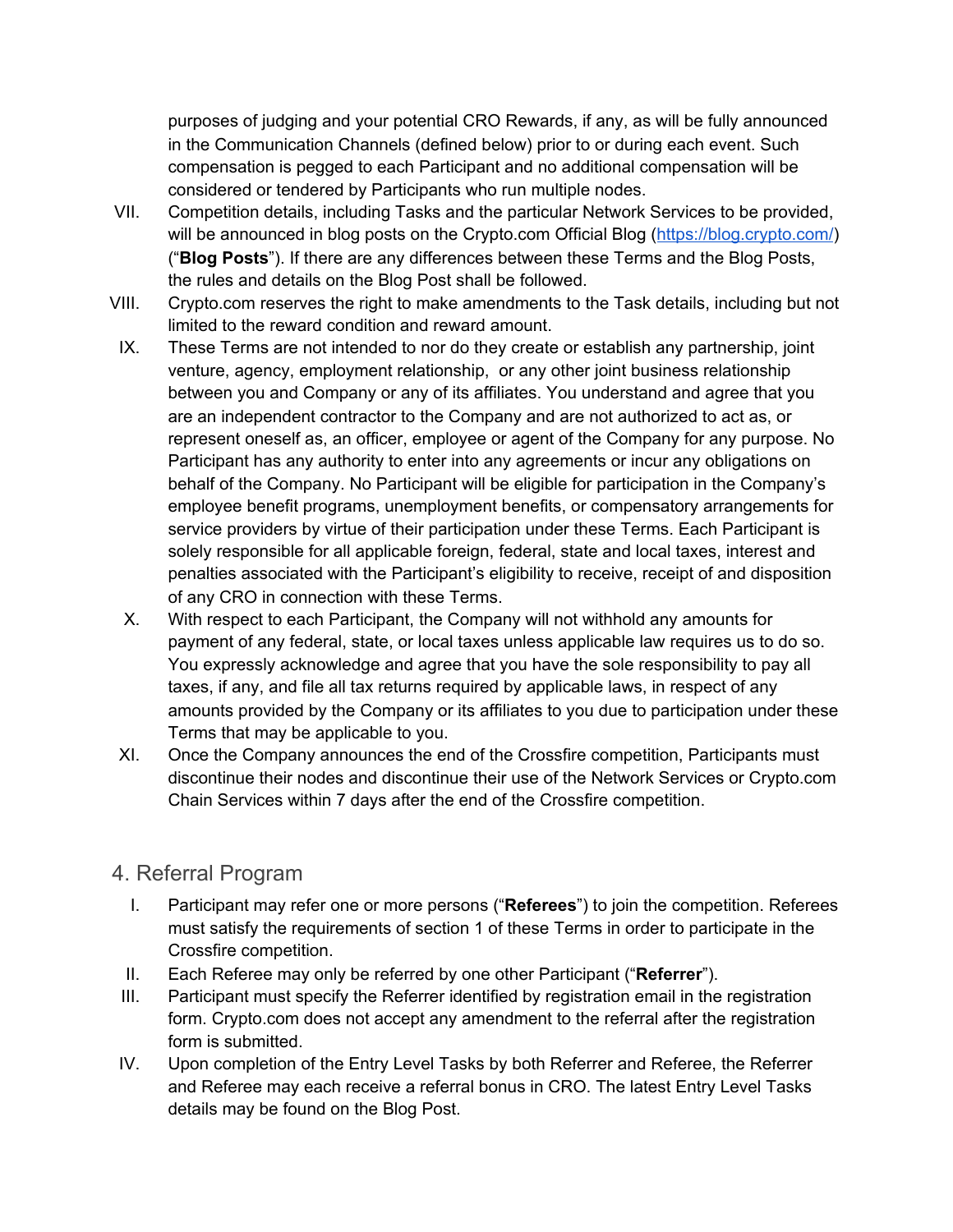- V. The referral bonus is distributed as part of the CRO Reward, and the distribution follows the terms in section 9.
- 5. Testnet and Testnet CRO Token
	- I. The Company will issue and distribute testnet CRO ("**TCRO**" or "**Testnet Funds**") on the Mainnet Dry-Run for use solely in and for the purposes of the Crossfire competition, and only during the Competition Period.
	- II. TCRO contains no monetary value and cannot be exchanged for CRO, cash, securities or other property, and are at all times the sole property of the Company.
- III. After the Crossfire competition, the testnet for the Mainnet Dry-Run will be decommissioned and all TCRO on it will no longer be accessible.

## 6. Termination of Participation

- I. Crypto.com reserves the right to immediately terminate any Participant's participation in the Crossfire Competition at Crypto.com's absolute sole discretion for whatever reason, in particular who has engaged in Prohibited Behaviour (defined below).
- II. If the Participant's participation in the Crossfire competition is terminated by Crypto.com for any reason, he or she forfeits all CRO Rewards from the Crossfire competition, including any CRO Rewards from Tasks that were completed prior to termination.

# 7. Penetration and Vulnerability Testing

• You are solely responsible for checking with your cloud service, data-center or other applicable third-party service providers to see if they require submission and approval or other disclosures for you to conduct vulnerability and penetration testing. We will not be responsible for any losses, liabilities, damages, or claims related to vulnerability and penetration testing performed by you or on your behalf. For example: (1) Amazon Web Services' (a) Customer Support Policy for Penetration Testing can be found at: <https://aws.amazon.com/security/penetration-testing/>, (b) Acceptable Use Policy can be found at: [https://aws.amazon.com/aup/,](https://aws.amazon.com/aup/) and (c) information regarding vulnerability reporting can be found at: [https://aws.amazon.com/security/vulnerability-reporting/;](https://aws.amazon.com/security/vulnerability-reporting/) and (2) Google's Vulnerability Reward Program Rules can be found at: <https://www.google.com/about/appsecurity/reward-program/> and Google Cloud Platform's Acceptable Use Policy can be found at: <https://cloud.google.com/terms/aup>.

# 8. Prohibited Behaviour

I. You are not allowed to use the TCRO in any manner contrary to this Agreement and any announcements made through the Communication Channels, including but not limited to selling the TCRO or using it in exchange for any service.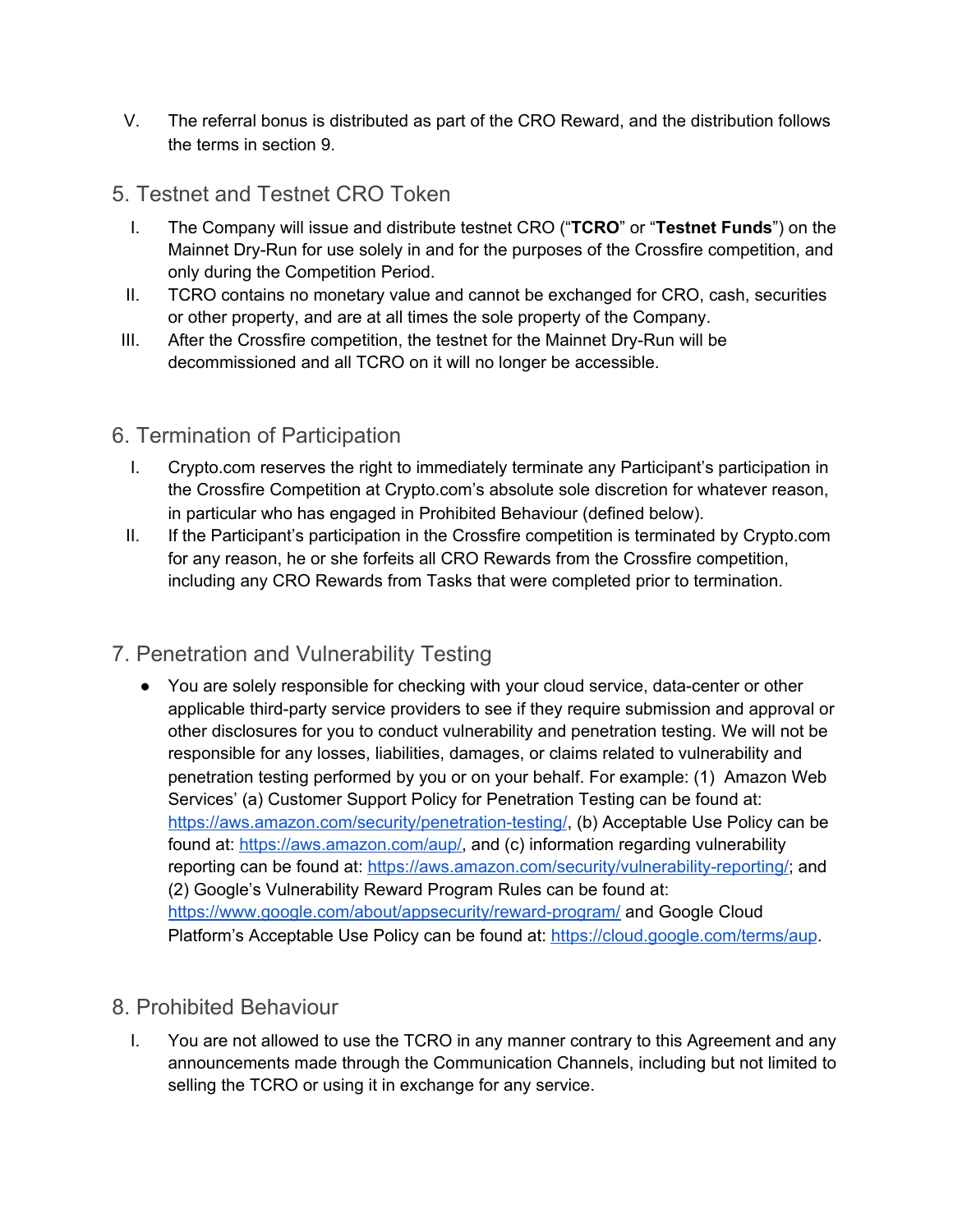- II. You will comply with all applicable law.You are solely responsible for your conduct while using the Crypto.com Chain Services and while participating in the Crossfire competition. You will not (in each case except as otherwise contemplated as part of this Agreement and Network Services as set forth in this Agreement):
	- A. Impersonate any person;
	- B. Delegate tokens from entities that are not the Company to a validator's stake
	- C. account;

.

- D. Sell or resell any part of the Crypto.com Chain Services;
- E. Provide Network Services from a jurisdiction other than the jurisdiction of your residence (as determined by the KYC documentation provided by you);
- F. Modify the Crypto.com Chain Services, remove any proprietary rights notices or markings, or otherwise make any derivative works based upon the Crypto.com Chain Services without complying with any relevant open source software license provisions;
- G. Use the Crypto.com Chain Services other than for their intended purpose as set out in this Agreement and as may be further detailed in Communication Channels or in any manner that could interfere with, disrupt, negatively affect or inhibit other users and Participants from fully enjoying the Crypto.com Chain Services or that could damage, disable, overburden or impair the functioning of the Crypto.com ChainServices in any manner;
- H. Use the Crypto.com Chain Services for any illegal or unauthorized purpose, or engage in, encourage or promote any activity that violates these Terms;
- I. Breach any of the terms of this Agreement;
- J. Submit fraudulent or otherwise improper submission materials;
- K. Engage in any Violation of Service Providers' Acceptable Use Policy (defined below);
- L. Engage in any Social Engineering (defined below)
- M. Cause or engage in causing any long-term damage, including loss of function or loss of value, to a validator setup; or
- N. Exploit or engage in exploiting Application-level Security Vulnerabilities in CRO or Cosmos SDK or Tendermint code (defined below).
- III. **"Violation of Service Providers Acceptable Use Policy"** means any attacks against nodes that violate Amazon Web Services Acceptable Use Policy and Google Cloud Platform's Acceptable Use Policy or the policies of any other specific services you use. Please familiarize yourself with those policies, since violating them could not only disqualify you from the Crossfire competition, but could also get you suspended or permanently banned from those services.
- IV. **"Social Engineering**" means any malicious activities accomplished through human interactions that use psychological manipulation to trick users into making security mistakes or giving away sensitive information, including but not limited to activities like phishing, cloud account credential compromise, malware distribution, and physical security attacks on data centers, which are prohibited in the Crossfire competition.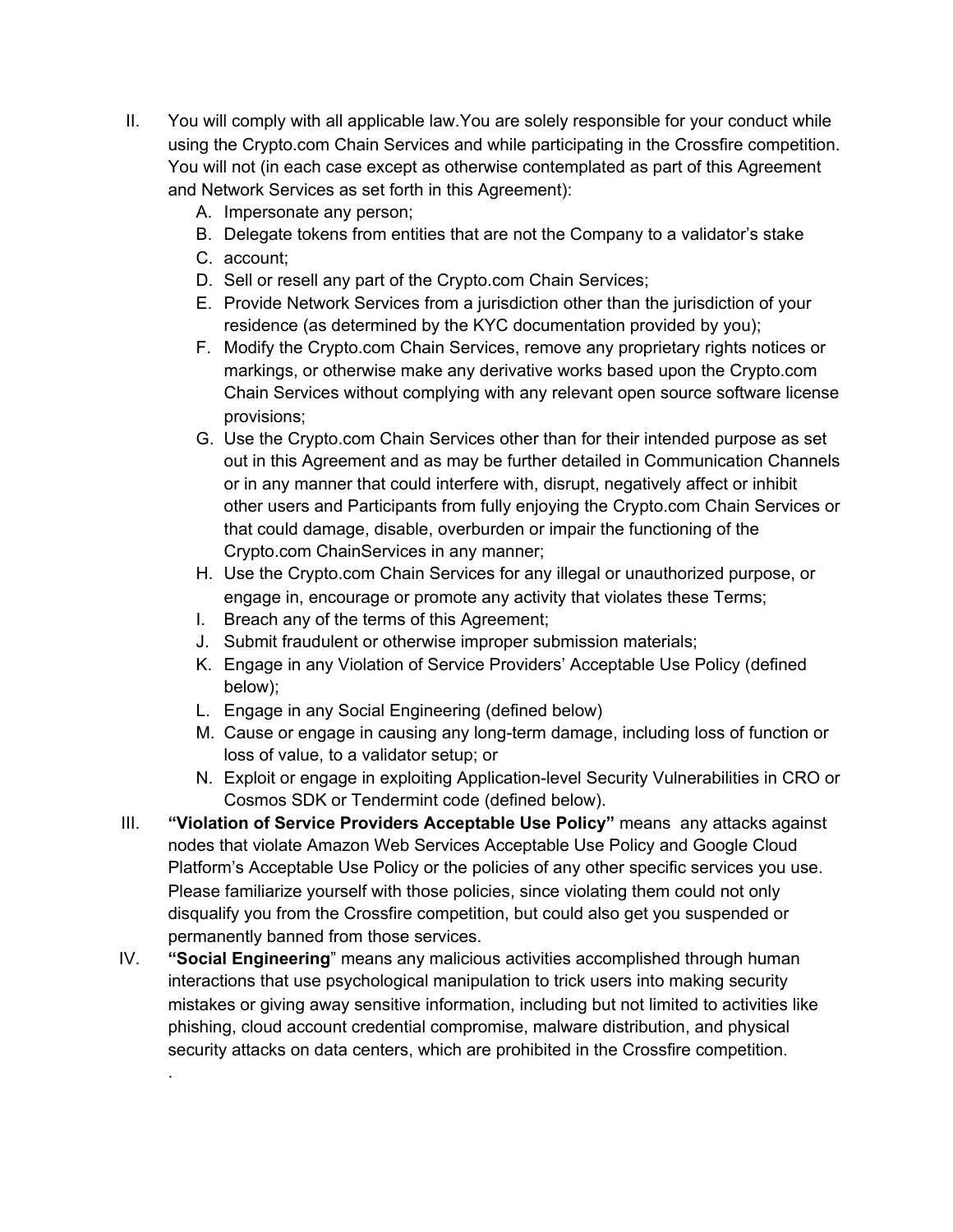- V. **"Exploiting Application-level Security Vulnerabilities in CRO or Cosmos SDK or Tendermint code"** means failing to report any bugs that are discovered, to security@crypto.com and/or exploiting such vulnerabilities for their own gain or others' gain. Vulnerabilities that are disclosed by Participants may be eligible for reward payouts, and Participants who exploit vulnerabilities to gain stake will be disqualified from the contest.
- VI. Any TCRO generated through a network attack will not be taken into account in the calculation relative to the success of a Task. Any use of TCRO generated through a network attack will cause that Participant to be disqualified from the Crossfire competition.
- VII. Enforcement of this section could result in the Participant being terminated from participation in the Crossfire competition or use of the Crypto.com Chain Service, CRO Rewards being voided, delegation of tokens being removed from delegation or other actions, as determined solely by the Company in its discretion. Further, enforcement of this section is solely at Company's discretion, and failure to enforce this section in some instances does not constitute a waiver of our right to enforce it in other instances. In addition, this section does not create any private right of action on the part of any third party or any reasonable expectation that the Crypto.com Chain Services will not contain any content that is prohibited by such rules.
- VIII. Conduct that breaches any of the above provisions in this section 8, whether prohibitions, restrictions or limitations, constitutes "**Prohibited Behaviour".**

## 9. CRO Rewards

- I. CRO will be offered as CRO Rewards. Crypto.com makes no promises that each Participant will receive any minimum or maximum number of CRO as a CRO Reward.
- II. The Company has sole and absolute discretion in determining whether a Participant has completed a Task and the eligibility of the Participant's eligibility to any CRO Rewards. Subject to the foregoing, upon completion of Tasks in the Crossfire competition, you may become entitled to a potential CRO Reward.
- III. To be eligible to claim the CRO Reward, Participants must fulfill the requirements specified in section 11, in addition to those specified in sections 1 and 2.
- IV. The CRO Reward will be credited to a mainnet address in the Crypto.com Chain mainnet genesis block provided by you during the reward claiming process following the Reward Receiver Notification (defined below); and
	- A. It is the responsibility of the potential Reward Receiver (as defined below) to ensure the private keys of the mainnet address provided are safely maintained; and
	- B. Under no circumstances will the Company re-credit the CRO Reward to the Reward Receiver if the Reward Receiver loses access to or control of his or her mainnet address.
- V. Any and all CRO Rewards will be subject to a lock up period of 1 year, during which the CRO Rewards may not be used for any purpose except for staking in the Crypto.com ecosystem during the 1 year period.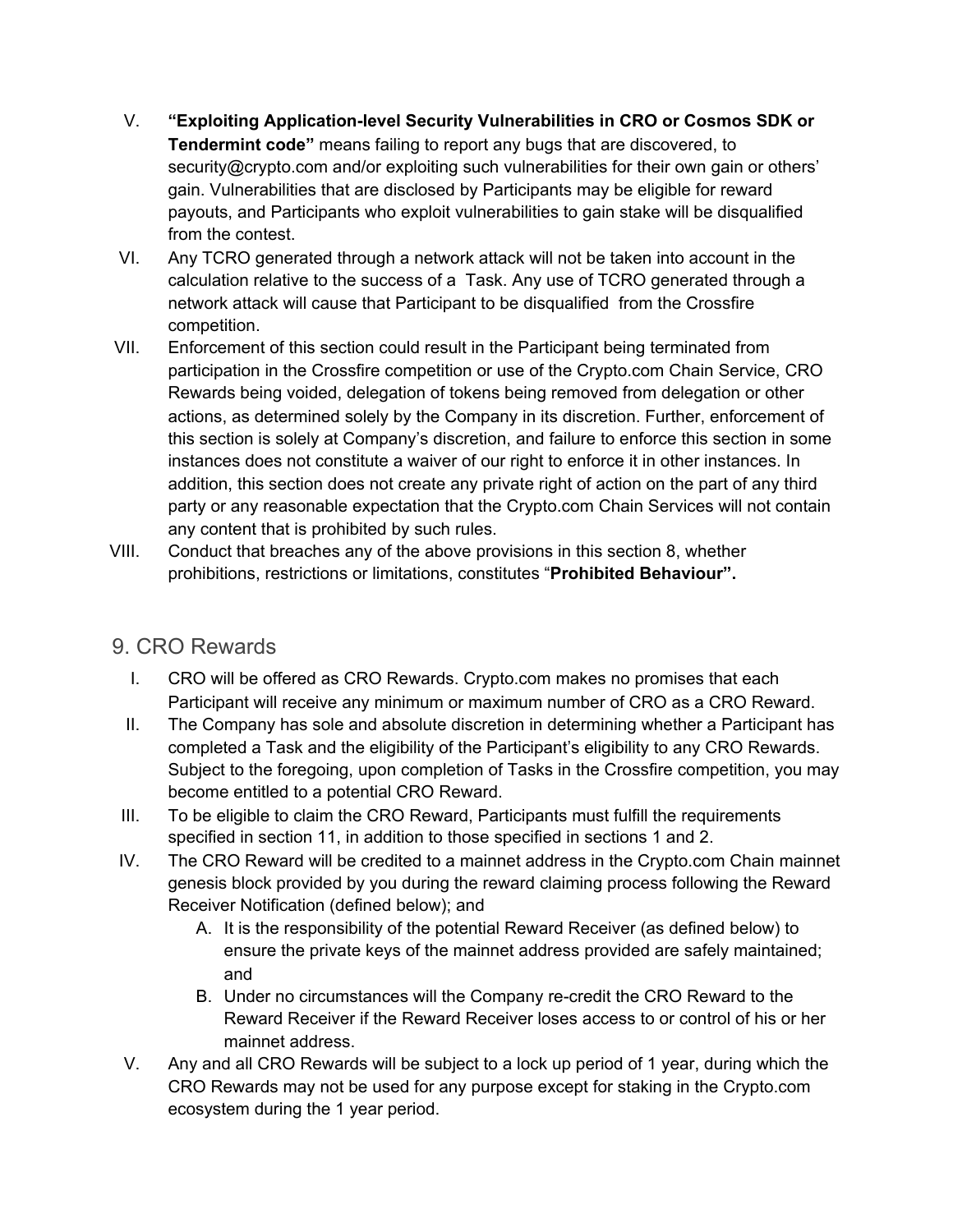- VI. The CRO Reward amount for each successfully completed Task will be determined before the date of the Crypto.com Chain Mainnet launch and details will be published on the Blog Posts.
- VII. Crypto.com makes no promise, representation or warranty as to the monetary value of any CRO Reward.

#### 10. Communication Channels

I. The Company shall announce the latest competition and Task details, and the number of Tokens or CRO Reward to Participants for each Phase or Task by either: (i) providing notice to Participant's email on file with the Company; (ii) announcing on Crypto.com Official Blog (https://blog.crypto.com/) (iii) announcing during a scheduled meeting of validators; (iv) announcing on the Company's Twitter at: @cryptocom; or (v) on the Company's discord channels (https://discord.com/channels/783264383978569728), collectively, the "**Communication Channels**."

#### 11. Reward Receiver Notification

- I. Potential reward receivers ("**Reward Receivers**") will be announced within 2 weeks after the Crossfire competition ends.
- II. An email will be sent to the Reward Receiver ("**Reward Receiver Notification**") via the email address provided in the registration form during the Registration Procedure.
- III. In order to be eligible for the CRO Reward, Reward Receiver must:
	- A. fulfill the eligibility requirements as stated in section 1 and section 2; provide KYC documentation, as and when KYC documentation is requested by Crypto.com or its KYC provider; and
	- B. respond to the email notifying them of their potential reward by providing the required documentation and submitting a form within 72 hours after being sent. If there is any doubt as to the send time,send time will be the send time provided by the Company email server/service provider(s).
- IV. If the Reward Receiver is determined to be ineligible because:
	- A. any Reward Receiver Notification or other communication has been rejected or returned as undeliverable;
	- B. a Reward Receiver cannot be reached; or
	- C. the Reward Receiver fails to respond to a Reward Receiver Notification within 72 hours,

Then the CRO Reward will be forfeited at Company sole discretion and no new Reward Receiver will be chosen.

12. Intellectual Property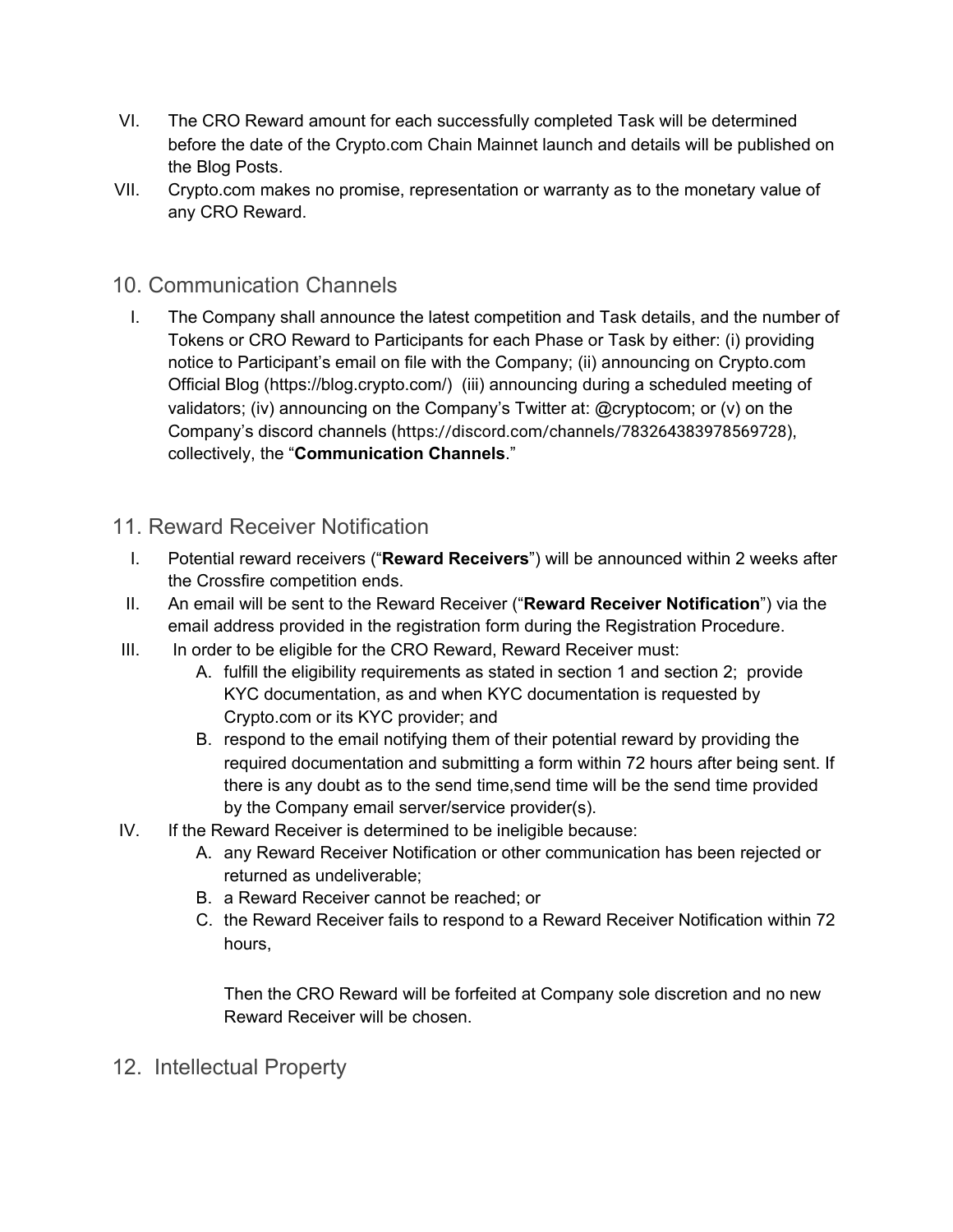"**Intellectual Property**" means patents, utility models, rights to inventions, copyright and neighboring and related rights whether relating to code or services, logo, trademarks and service marks, business names and domain names, rights in get-up and trade dress, goodwill and the right to sue for passing off or unfair competition, rights in designs, database rights, rights to use, and protect the confidentiality of, confidential information (including know-how and trade secrets) and all other intellectual property rights, in each case whether registered or unregistered and including all applications and rights to apply for and be granted, renewals or extensions of, and rights to claim priority from, such rights and all similar or equivalent rights or forms of protection which subsist or will subsist now or in the future in any part of the world.

Crypto.com retains all rights, title and interest in any Intellectual Property and/or Confidential Information (defined below) disclosed to a Participant. Nothing in this Agreement is intended to, and the disclosure of Intellectual Property and/or Confidential Information by Crypto.com does not: (a) transfer or otherwise affect Crypto.com's ownership of, or other right, title or interest in or to, any Intellectual Property and/or Confidential Information ; (b) grant any license or right under any trade secret right except for the limited rights of use and disclosure expressly set forth herein; or (c) grant any license or other right under any patent, trademark, copyright, trade secret, know-how, or other property or proprietary right. Except to the extent permitted by applicable law in the absence of any express license or other grant of rights, the Participant will not use any trade name, trademark, logo or any other proprietary rights of Crypto.com in any manner without prior written authorization from an authorised representative of Crypto.com.

Except as explicitly stated in these Terms, all rights in and to the Crypto.com Chain Services are reserved by us. Subject to your compliance with these Terms, you are hereby granted a limited, nonexclusive, non-transferable, non-sublicensable, revocable license to access and use our Crypto.com Chain Services solely in connection with your provision of Network Services. Any use of the Crypto.com Chain Services or the Mainnet Dry-Run other than as specifically authorized herein, and without our prior written permission, is strictly prohibited, and will automatically result in the termination of the license granted herein and violate our or our licensors' intellectual property rights.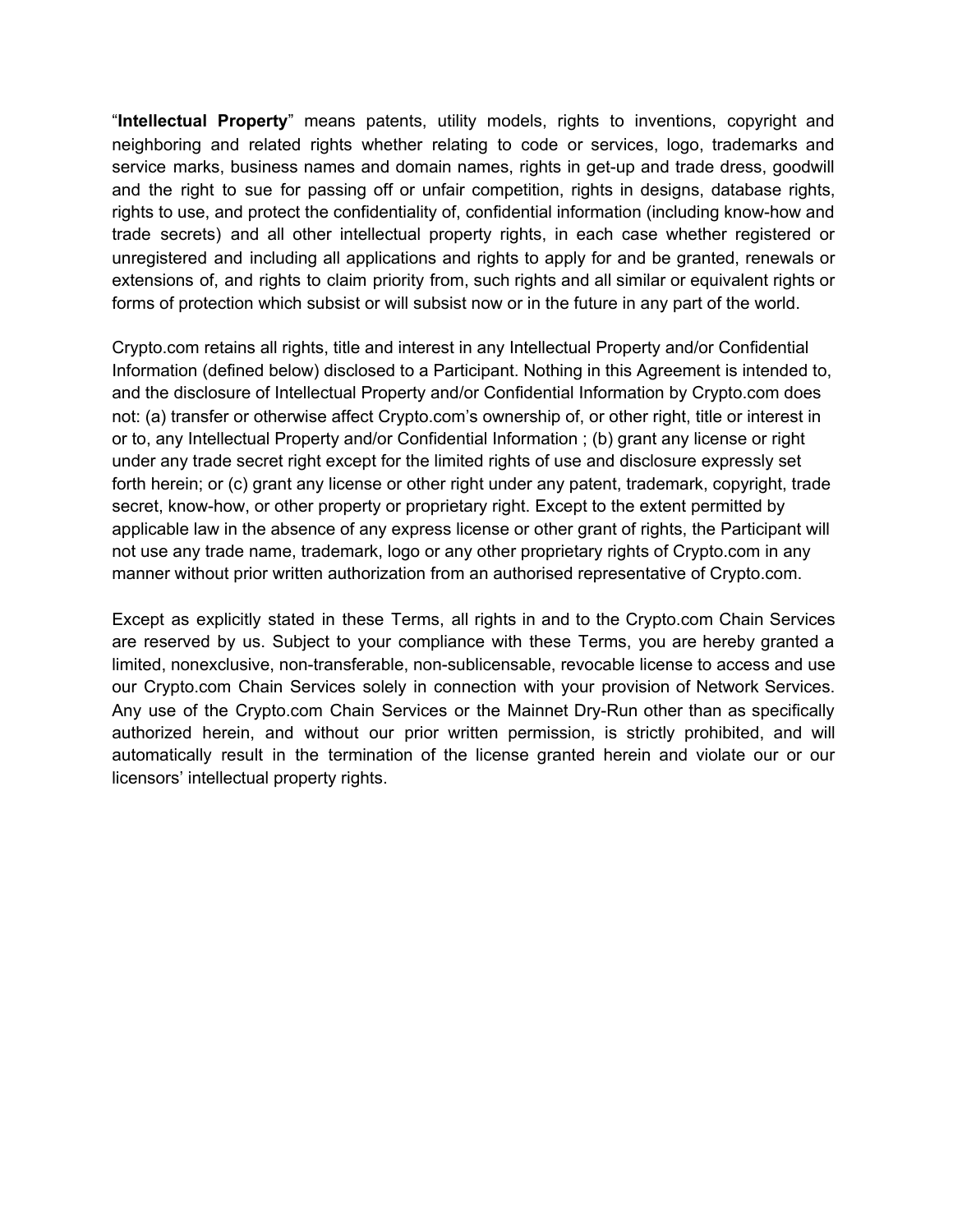By participating in the Mainnet Dry-Run, each Participant thereby grants to Company a perpetual, irrevocable, royalty-free, worldwide, nonexclusive copyright license to reproduce, publicly display, publicly perform, distribute, create derivative works based upon, and otherwise use and sublicense any contributions or developments ("**Developments**") provided by you in connection with this Agreement and such derivative works in source code or object code form. We may reproduce and distribute copies of the Developments or derivative works thereof in any medium, with or without modifications, and in source code or object code form. Any contribution intentionally submitted for inclusion as part of your Network Services shall be under the terms and conditions of the OS License. You agree not to challenge or contest our rights or anyone else's rights to use the Developments. You agree that it is your sole responsibility to obtain all permissions and releases necessary for the grant of the rights contained in this section. You agree to take, at your expense, any further action (including execution of affidavits, tax forms, and other documents) reasonably requested by us to effect, perfect or confirm the rights as set forth in this section. You will not be entitled to compensation for any use by Company, or its agents, licensees or assignees, of your contributions or developments, except as expressly provided herein.13. Modifying and Terminating the Mainnet Dry-Run or these Terms Crypto.com reserves the right to modify the Mainnet Dry-Run and/or Crypto.com Chain Services or to suspend or stop providing all or portions of the Mainnet Dry-Run and/or Crypto.com Chain Services under these Terms at any time. You also have the right to stop participating in the Mainnet Dry-Run, using the Crypto.com Chain Services or providing Network Services at any time. We are not responsible for any loss or harm related to your inability to access or use the Crypto.com Chain Services or the Crossfire competition.

#### 14. Feedback

You may voluntarily post, submit or otherwise communicate to us any questions, comments, suggestions, ideas, original or creative materials or other information about the Company or our Crypto.com Chain Services (collectively, "**Feedback**"). You understand that we may use such Feedback for any purpose, commercial or otherwise, without acknowledgment or compensation to you, including to develop, copy, publish, or improve the Feedback in Company's sole discretion. You understand that the Company may treat Feedback as non-confidential.

## 15. Confidentiality

**"Confidential Information**" means any data or information of Crypto.com which is identified or marked as confidential at the time of disclosure or is of a nature that should be reasonably considered confidential, whether it is received, accessed, obtained or viewed by the recipient Participant ("**Receiving Party**") in writing, visually, electronically or any other form. Confidential Information shall include, without limitation, technical information, marketing and business plans, databases, specifications, products, projections, filings, reports, formulations, tooling, prototypes, sketches, models, drawings, specifications, procurement requirements, technologies and improvements, all schematics and drawings, packaging information, engineering information, samples, computer software (source and object codes), forecasts, identity of or details about actual or potential customers or projects, techniques, inventions, discoveries,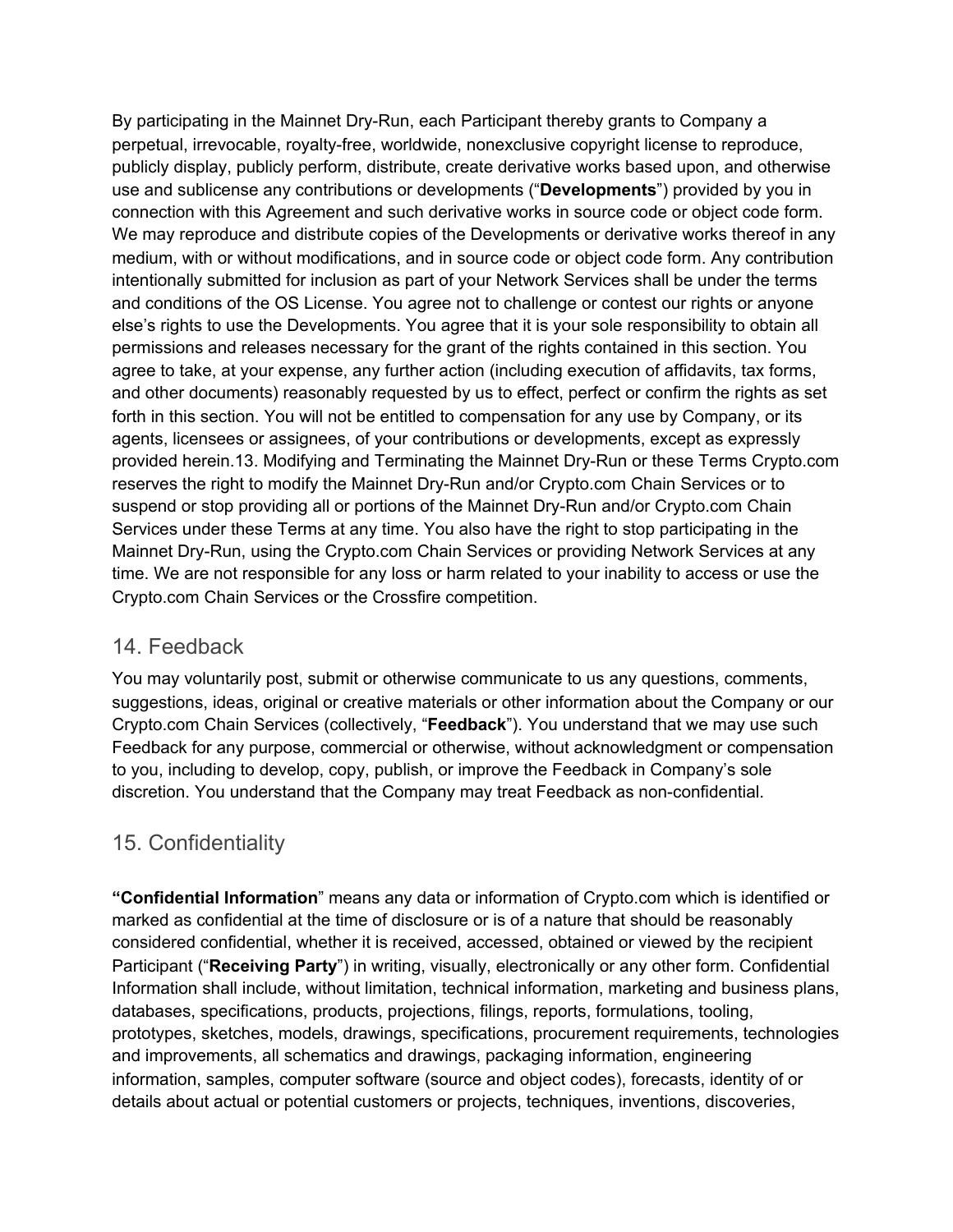know-how and trade secrets, supplies sources, personnel information, including the identity of employees and contractors of Crypto.com, their responsibilities, competence, abilities, and compensation, pricing and financial information, current and prospective customer lists and guides and manuals. "Confidential Information" also includes all such information of any third party that is in the possession of Crypto.com.

In consideration of Confidential Information being made available to the Receiving Party, the Receiving Party hereby undertakes to Crypto.com:

- (a) that it will not use Confidential Information for any purpose other than as expressly authorized by Crypto.com. In particular and without limiting the foregoing, Receiving Party will not use any Confidential Information to design, develop, commercialize, improve, modify, provide or market any product or service that would compete with any current or future product or service of Crypto.com.
- (b) that it will treat and safeguard as strictly private and confidential all Confidential Information;
- (c) that it will not disclose any Confidential Information to anyone that is not subject to this Agreement, other than its legal and other professional advisors (collectively, **"Permitted Personnel**"), who, in each instance: (a) have a bona fide need to know; (b) have been informed that it is Confidential Information belonging to Crypto.com; and (c) have entered into a written agreement, or are otherwise legally obligated, to protect the confidentiality of the Confidential Information under terms at least as protective as the terms in this Agreement. Receiving Party will ensure that any Permitted Personnel of Receiving Party that receives any Confidential Information complies with this Agreement as if an original signatory hereto;
- (d) that it will protect any Confidential Information from any use, disclosure, copying, dissemination or distribution that is not expressly authorized by this Agreement. Without limitation of the foregoing, Receiving Party will: (a) not deliver, distribute, display, demonstrate or otherwise make available any copies of any Confidential Information to any third party, or otherwise permit any third parties to access or use any such Confidential Information, except as expressly authorized under the Agreement; (b) create, or make copies of any Confidential Information only as reasonably required; (c) not reverse engineer, decompile or disassemble any software code of any Confidential Information; and (d) not remove or obliterate markings (if any) included in or with any Confidential Information, indicating its proprietary or confidential nature;
- (e) that it will comply with any and all applicable laws relating to the use, disclosure, copying, dissemination and distribution of any Confidential Information (including, but not limited to, any and all laws relating to Crypto.com's proprietary rights or the export of any technical data included in such Confidential Information);
- (f) that it will establish and maintain proper security measures and procedures to provide for the safe custody of the Confidential Information of Crypto.com and shall prevent unauthorized access to or use of such Confidential Information;
- (g) that it will promptly notify Crypto.com if it becomes aware of or suspects any discovery of any unauthorized access, use or disclosure of Confidential Information, or breach of the obligations of confidentiality imposed upon it and/or the Receiving Party's Permitted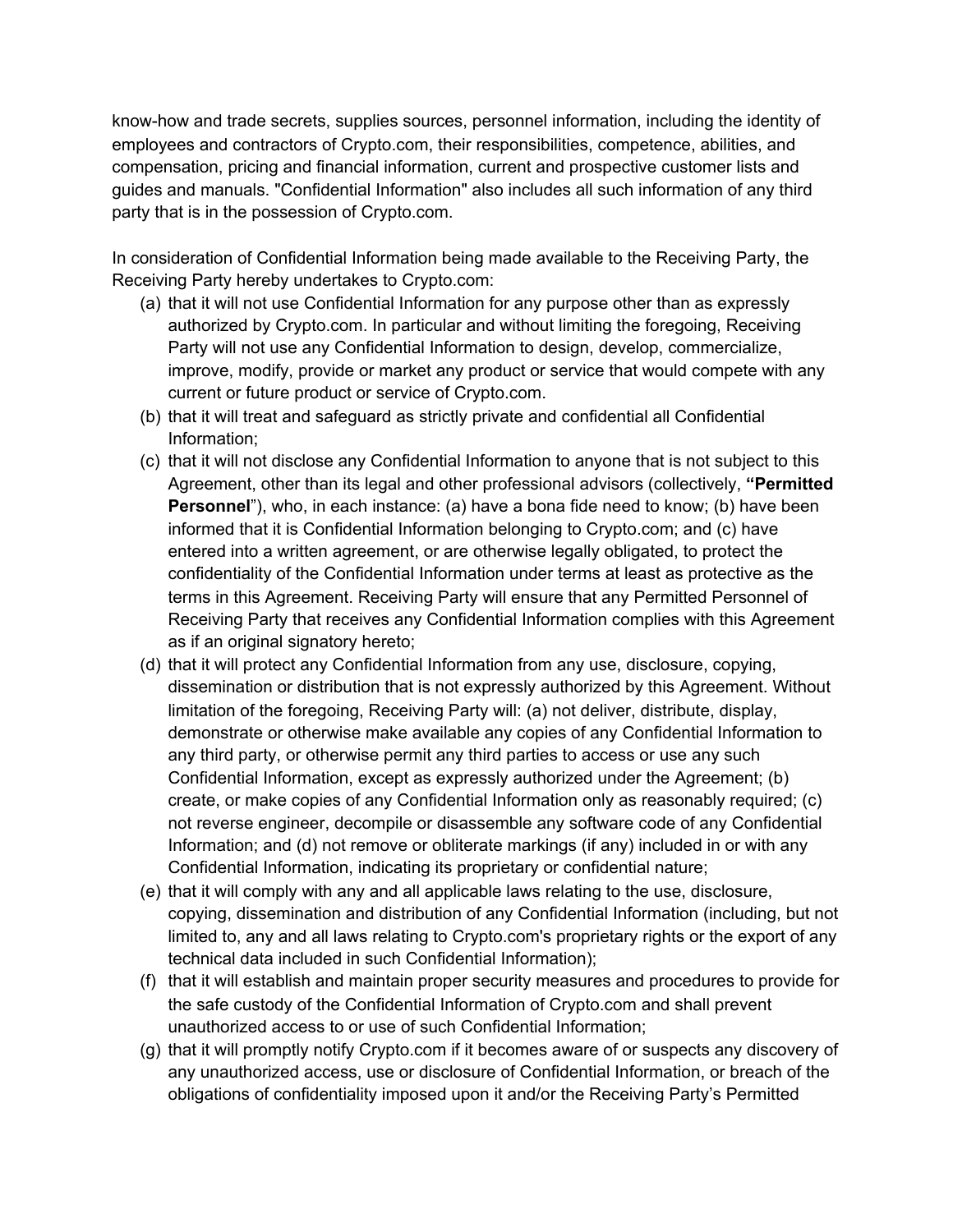Personnel under this Agreement and shall give the latter all necessary assistance in minimizing the effects of such breach; and

(h) it shall be jointly and severally liable for any unauthorised disclosure of Confidential Information committed by any of its Permitted Personnel and shall defend, indemnify and hold harmless Crypto.com against all actions, claims, costs, proceedings, expenses, loss or damage which arise directly from such unauthorised disclosure of Confidential Information whether committed by the Receiving Party or its Permitted Personnel.

Upon termination or expiration of this Agreement, the Receiving Party undertakes that it will forthwith:

- (1) cease all use of, and return to Crypto.com, all documents and other materials provided by or on behalf of the Disclosing Party, and destroy all reproductions thereof that are then in the possession or under the control of the Receiving Party; and
- (2) destroy all notes, summaries, memoranda and other writings prepared by the Receiving Party and containing, summarizing or otherwise reflecting any Confidential Information of Crypto.com.

For the avoidance of doubt, the aforesaid obligations to return or destroy Confidential Information of Crypto.com does not apply to Confidential Information that the Receiving Party is required to retain to satisfy the requirements of applicable laws or a regulatory authority or body of competent jurisdiction; provided that such retention is subject to the provisions of this Agreement regardless of the termination or expiration of this Agreement.

## 16. Indemnification

Each Participant agrees to indemnify and hold the Company and its affiliated entities, and their respective directors, officers, employees or agents, harmless, at its first demand, from and against all losses, damages, expenses, claims, demands and liabilities incurred or suffered by the Company (including without limitation, reasonable attorneys' fees, court costs and witness fees) in connection with any claim, action or proceedings from any other person, which arises in relation to any Tasks, services or transactions provided by the Participant in connection with the Mainnet Dry-Run, a breach by the Participant of any term or condition hereof, and/or its failure to comply with all applicable laws, regulations, ordinances and treaty requirements, relating, with no limitation, to copyrights, advertisement and consumer protection laws, data protection, privacy rights and publicity rights.

## 17. Disclaimers

(a) Your use of our Crypto.com Chain Services or providing your Network Services is at your sole risk. Each Participant agrees that the Crypto.com Chain Services and Mainnet Dry-Run, including any rewards, are offered and provided "AS IS" without any warranty, representation or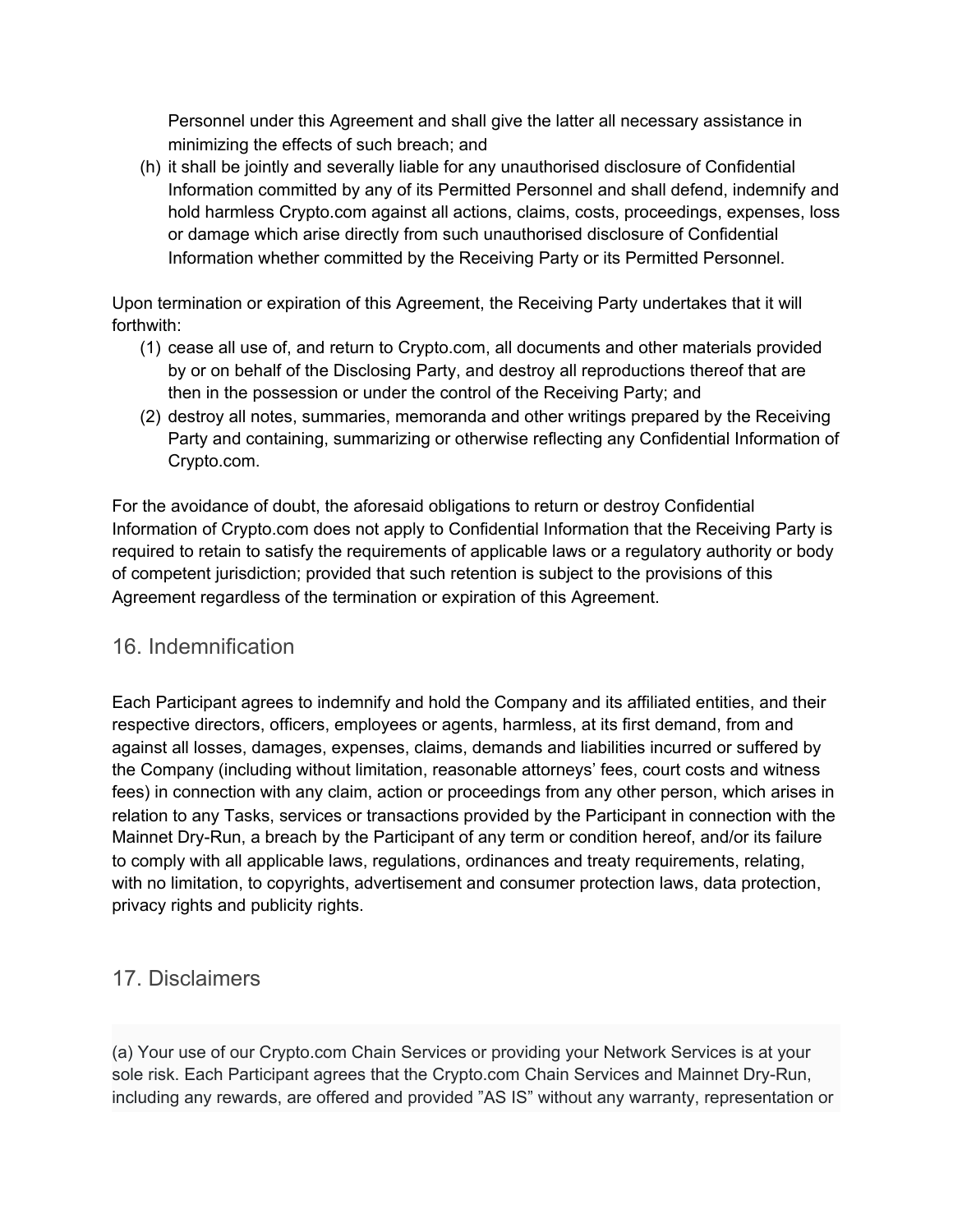guarantee by any Releasee. THE WARRANTIES SET OUT IN THIS AGREEMENT ARE EXCLUSIVE AND IN LIEU OF ALL OTHER WARRANTIES, WHETHER EXPRESS, IMPLIED OR STATUTORY, AND THE COMPANY AND ITS FAMILY OF COMPANIES HEREBY DISCLAIM ALL IMPLIED WARRANTIES, INCLUDING, WITHOUT ANY LIMITATION, ANY IMPLIED WARRANTIES OF MERCHANTABILITY, TITLE, NON-INFRINGEMENT, FITNESS FOR ANY PARTICULAR PURPOSE, AND QUALITY OF SERVICE. PARTICIPANT SHALL NOT MAKE ANY REPRESENTATIONS OR WARRANTIES ON BEHALF OF THE COMPANY. In addition, Company does not represent or warrant that the Crypto.com Chain Services are accurate, complete, reliable, current or error-free. While the Company attempts to make your use of the Crypto.com Chain Services safe, Crypto.com cannot and does not represent or warrant that the Crypto.com Chain Services or servers are free of viruses or other harmful components. You assume the entire risk as to the quality and performance of the Crypto.com Chain Services and Mainnet Dry-Run.

(b) You are responsible for complying with all laws and regulations applicable to your transactions in your jurisdiction on any Crypto.com Chain Services.

(c) YOU ARE SOLELY RESPONSIBLE FOR ANY FINANCIAL INFORMATION DISPENSED, OR ANY PROFESSIONAL DECISIONS MADE, BASED UPON ITS OWN USE OF THE SUBSCRIPTION SERVICE. YOU ACKNOWLEDGE AND AGREE THAT YOU WILL NOT CONSTRUE ANY INFORMATION PROVIDED IN RELATION TO THE MAINNET DRY-RUN AS ANY LEGAL, TAX, ACCOUNTING, INVESTMENT OR RISK-MANAGEMENT OPINION, RECOMMENDATION, STRATEGY OR ADVICE.

(d) Blockchains are independent peer-to-peer networks and the Company does not own or control the underlying blockchain protocols ("**Protocols**") that are used or accessed in connection with the Crypto.com Chain Services in any manner. In general, the underlying Protocols are open-source and anyone can use, copy, modify, and distribute them. Company is not responsible for operation of the underlying Protocols, and Company makes no guarantee of their functionality, security, or availability.

(e) The underlying Protocols are subject to sudden changes in operating rules ("**Forks**"), and such Forks may materially affect the name, value and function of the Protocols. In the event of a Fork, Company may suspend access to you or your access to the Crypto.com Chain Services or your Network Services under these Terms and Company may, in its sole discretion, decide whether or not to support (or cease supporting) the original Protocol and the Forked version of the Protocol. You acknowledge and agree that Company assumes no responsibility in respect of an unsupported Forked version of any Protocol. To the extent Company makes certain third-party blockchain node software available for download as part of the Crypto.com Chain Services, the offering of such third-party software for download does not constitute an endorsement of such third-party software or the underlying Protocol, nor does it constitute an acknowledgement that such third-party software or underlying Protocol is safe to use.

(f) You acknowledge that your data may become irretrievably lost or corrupted or temporarily unavailable due to a variety of causes, including software failures, viruses or other harmful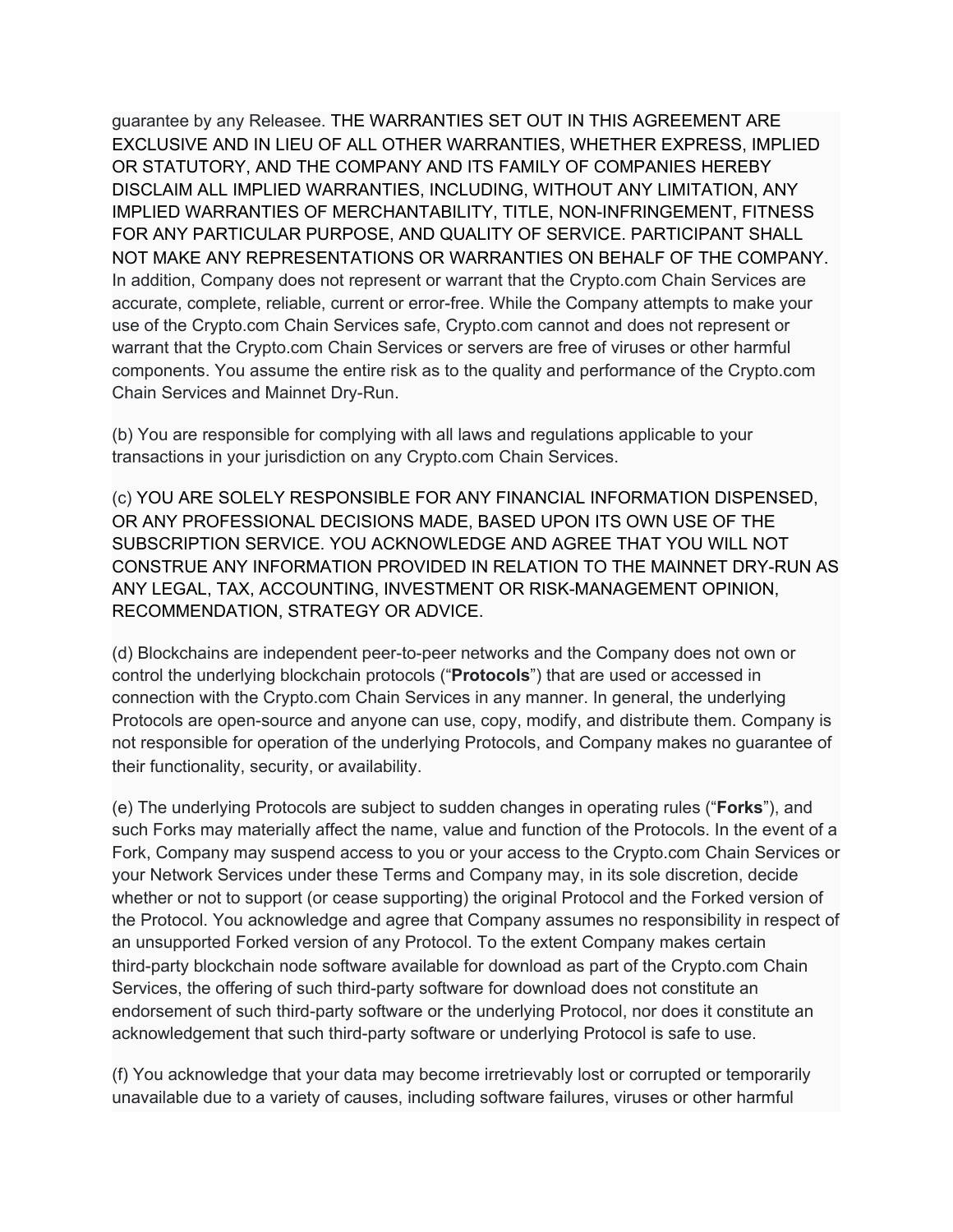materials, Protocol changes, Forks, Internet outages, node outages or failures, Force Majeure event or other disasters, scheduled or unscheduled maintenance, or other causes either within or outside Company's control. You are solely responsible for backing up and maintaining duplicate copies of any information you store or transfer using the Crypto.com Chain Services.

(g) Company does not support the exchange or offer of any digital currencies or tokens through the Cryto.com Chain Services. Under no circumstances should you attempt to use the Crypto.com Chain Services to store, send, request, or receive digital currencies or tokens in any form. Company assumes no responsibility or liability in connection with any attempt to use the Crypto.com Chain Services for any digital currency or token transactions.

## 18. Limitation of Liability

As a condition of participating in this Mainnet Dry-Run, each Participant agrees to release, defend, indemnify and hold harmless Crypto.com and each of its respective parent companies, subsidiaries, affiliates, divisions and advertising, and public relations agencies, and each of their respective agents, representatives, officers, directors, members, shareholders and employees (collectively, the "**Releasees**") from and against any claims or liability whatsoever for injuries, losses or damages of any kind, whether direct, indirect or incidental, material, moral or financial, sustained in connection with participation in the Mainnet Dry-Run, and/or the use, acceptance, possession, misuse or awarding of any CRO Reward, while preparing for, participating in and/or traveling to or from any Mainnet Dry-Run or related activity, including, and without limitation, whether such liability arises from any claim based upon contract, warranty, tort (including negligence), strict liability or otherwise, and whether or not Crypto.com and/or any Releasees have been advised of the possibility of such loss or damage. Further, Releasees are not responsible in any way for any additional expenses, omissions, delays, or re-routing resulting from any acts of any government or authority.

Releasees are not responsible or liable for any of the following: (a) stolen, lost, late, misdirected, garbled, mutilated, damaged, incomplete, inaccurate, or illegible applications, registrations, entries, Tasks, transactions, e-mail, mail, Mainnet Dry-Run-related correspondence or postage-due mail or any technical, computer, mechanical, printing, typographical, human or other errors relating to or in connection with the Mainnet Dry-Run, including, without limitation, errors which may occur in connection with the administration of the Mainnet Dry-Run, the mailing or transmission of notification or correspondence, the processing of any applications, entries, Tasks or transactions, the announcement of any reward or in any Mainnet Dry-Run related materials; (b) technical failures of any kind; (c) unauthorized human and/or mechanical intervention; (d) human error; (e) any error, omission, interruption, defect or delay in transmission or communication; (f) viruses or mechanical malfunctions; (g) errors, typos, or misprints in these Official Rules, in any Mainnet Dry-Run related advertisements or other materials; or (h) lost or unavailable network connections. Crypto.com is not responsible for electronic communications that are undeliverable as a result of any form of filtering or insufficient space in Participant's e-mail account. Crypto.com is not responsible, and may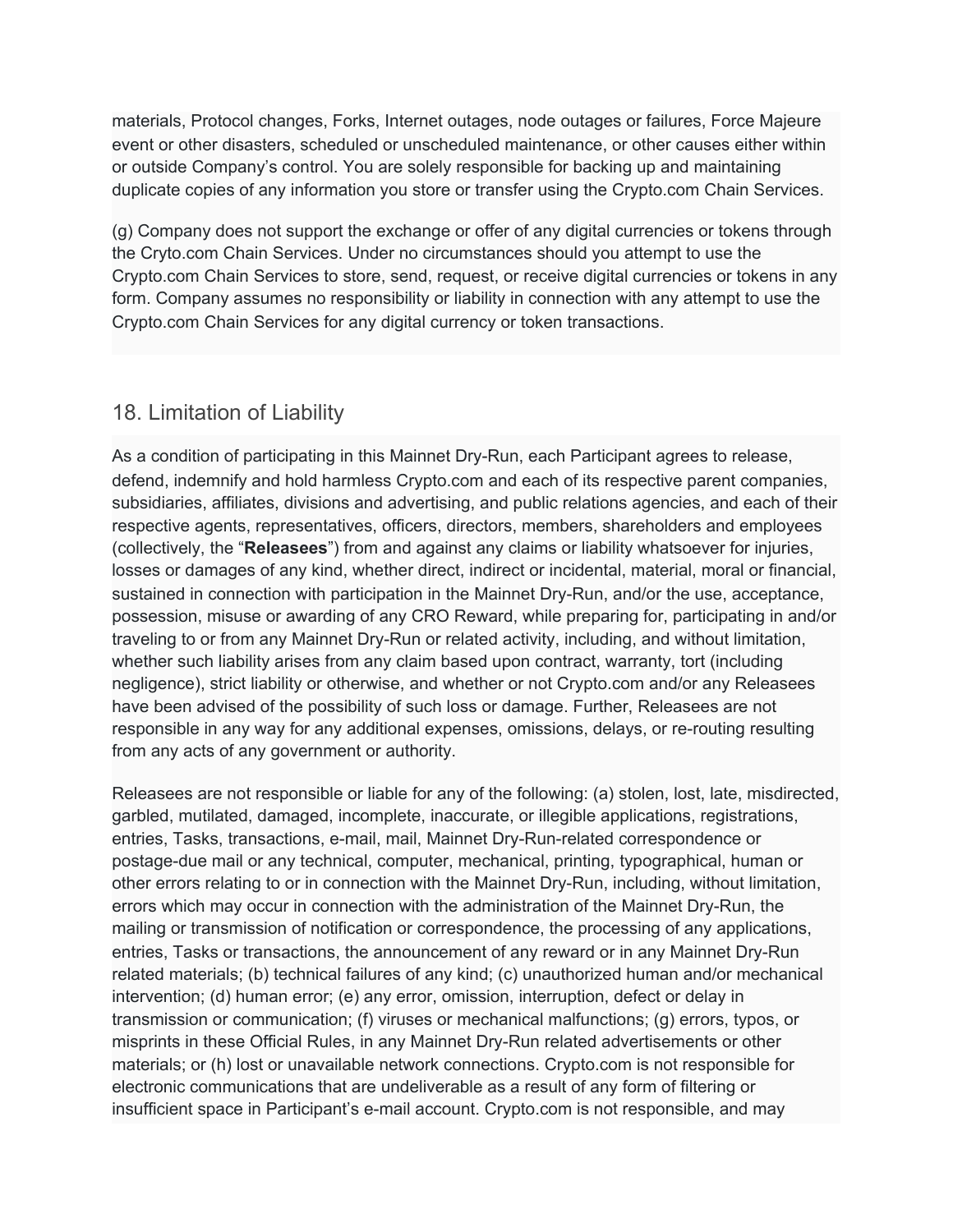disqualify Participant, if his or her e-mail address, telephone, or other contact information does not work or if it is changed without Participant giving prior written notice to Crypto.com. If for any reason a Task is confirmed to have been erroneously deleted, lost or otherwise destroyed, corrupted or for any other reason not accepted as a successful or completed transaction into the Mainnet Dry-Run, Participant's sole remedy is another transaction in the Mainnet Dry-Run.

#### 19. Waiver and Release

Crypto.com's failure to enforce any term of this Agreement shall not constitute a waiver of that right or provision. Crypto.com's decisions will be final in all matters relating to the Mainnet Dry-Run, Crypto.com reserves the right to restrict or void Tasks or participation from any IP address if any suspicious Task and/or participation is detected. Crypto.com reserves the right, in its sole discretion, to void Tasks of any Participants who Crypto.com believes has attempted to tamper with or impair the administration, security, fairness or proper play of the Mainnet Dry-Run. In the event there is an alleged or actual ambiguity, discrepancy or inconsistency between disclosures or other statements contained in any Mainnet Dry-Run-related materials, such as Communication Channels, and/or this Agreement (including any alleged discrepancy or inconsistency in this Agreement), it will be resolved in Crypto.com's sole discretion. Crypto.com reserves the right to modify and amend this Agreement from time to time during the Mainnet Dry-Run for clarification purposes.

Participants waive any right to claim ambiguity in the Mainnet Dry-Run or these Official Rules. Participants understand and acknowledge:

- (a) that the purpose of the Crossfire competition is to test and improve the integrity, performance and security of our Crypto.com Chain Services and the underlying Network or Protocol.
- (b) that you have read and understand the acceptable use policies of the cloud service, data-center and other applicable third-party service providers that you use.
- (c) that participating in the Crossfire competition may present the potential for damage or loss to the computer you use as a node or data stored on that node and despite this risk, you authorize all Participants to access your node(s) in accordance with this Agreement.

The invalidity or unenforceability of any provision of these Official Rules will not affect the validity or enforceability of any other provision. In the event that any provision of the Official Rules is determined to be invalid or otherwise unenforceable or illegal, the other provisions will remain in effect and will be construed in accordance with their terms as if the invalid or illegal provision were not contained herein. If the Crossfire competition is not capable of running as planned for any reason, which, in Crypto.com's sole determination, corrupts or affects the administration, security, fairness, integrity or proper conduct of the Crossfire competition, Crypto.com reserves the right, in its sole discretion, to cancel, modify or suspend the Crossfire competition and award the CRO Reward from eligible entries received prior to cancellation, modification, or suspension or as otherwise deemed fair and appropriate by Crypto.com. In the event of a dispute concerning who completed a Task or effectuated a successful transaction, the Participant will be declared to be the registered account holder of the Primary Address as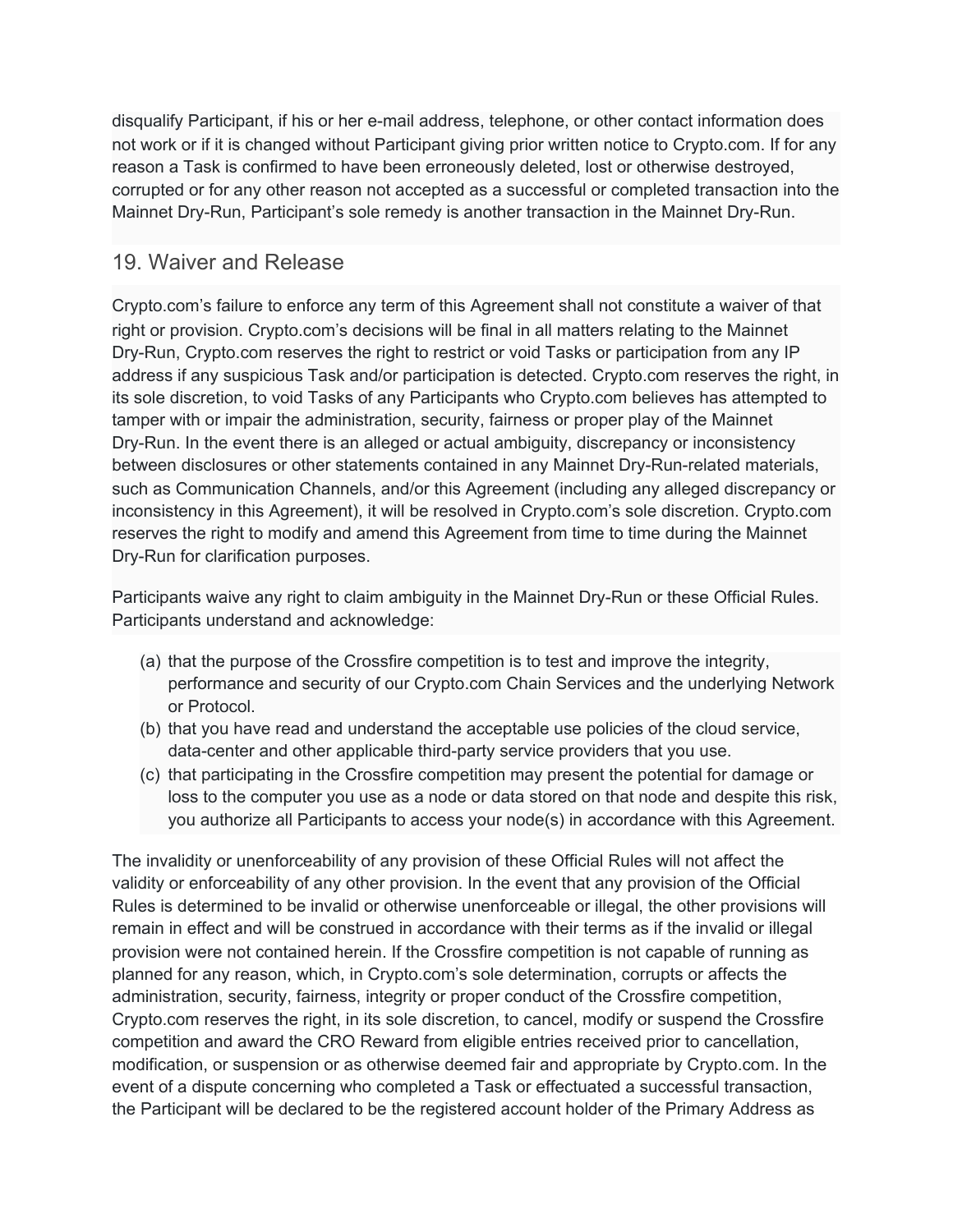applicable, but only if that Participant meets all other eligibility criteria, otherwise the Participant may be disqualified and any potential CRO Reward won will be forfeited in Crypto.com's sole discretion. Each potential winner of a CRO Reward may be required to provide Crypto.com with proof that he or she is the authorized account holder. If a dispute cannot be resolved to Crypto.com's satisfaction, the Task and individual(s) may be deemed ineligible for a reward, at Crypto.com's sole discretion. Any damage made to the Website will be the responsibility of the registered account holder of the e-mail address submitted at the time of entry. CAUTION: ANY ATTEMPT TO DAMAGE ANY NETWORK, ONLINE SERVICE OR WEB SITE OR UNDERMINE THE LEGITIMATE OPERATIONS OF THE MAINNET VIOLATES CRIMINAL AND CIVIL LAWS. IF SUCH AN ATTEMPT IS MADE, CRYPTO.COM MAY SEEK DAMAGES TO THE FULLEST EXTENT PERMITTED BY LAW AND MAY DISQUALIFY ANY PARTICIPANT MAKING SUCH ATTEMPT.

# 20. Force Majeure

Without limiting any other provision in these Official Rules, Releasees are not responsible or liable to any Participant or winner of any CRO Reward or any person claiming through such Participant for failure to supply the Crypto.com Chain Services, or the reward or any part thereof, or delays in such provision in the event that any of the Mainnet Dry-Run activities or the Releasees' operations or activities are affected, as determined by the Crypto.com in its sole discretion, including, without limitation, by reason of any acts of God, any action, regulation, equipment failure, threatened terrorist acts, terrorist acts, air raid, blackout, act of public enemy, earthquake, war, fire, flood, epidemic, explosion, unusually severe weather, hurricane, embargo, labor dispute or strike labor or material shortage, transportation interruption of any kind, civil disturbance, insurrection, riot, or any law, rule, regulation, order or other action adopted or taken by any governmental, federal, state or local government authority, or any other cause beyond the reasonable control of Releasees, whether or not specifically mentioned above ("**Force Majeure**").

## 21. Disputes Resolution, Arbitration and Governing Law:

By participating in the Mainnet Dry-Run, each Participant agrees that to the extent permitted by applicable law: (1) ANY AND ALL DISPUTES, CLAIMS AND CAUSES OF ACTION THAT CANNOT BE RESOLVED BETWEEN PARTICIPANT AND ANY RELEASEE ARISING OUT OF OR CONNECTED WITH THE MAINNET DRY-RUN, OR ANY REWARD OR PRIZE AWARDED, WILL BE RESOLVED INDIVIDUALLY; (2) Any and all claims, judgments and awards will be limited to actual third-party, out-of-pocket costs incurred, (if any), not to exceed eighty Hong Kong Dollars (HK\$80), but in no event will attorneys' fees be awarded or recoverable; (3) Under no circumstances will any Participant be permitted to obtain any award for, and Participant hereby knowingly and expressly waives all rights to seek, punitive, incidental, consequential or special damages, lost profits and/or any other damages, and/or any rights to have damages multiplied or otherwise increased; and (4) Participant's remedies are limited to a claim for money damages (if any) and Participant irrevocably waives any right to seek injunctive or equitable relief. SOME JURISDICTIONS DO NOT ALLOW THE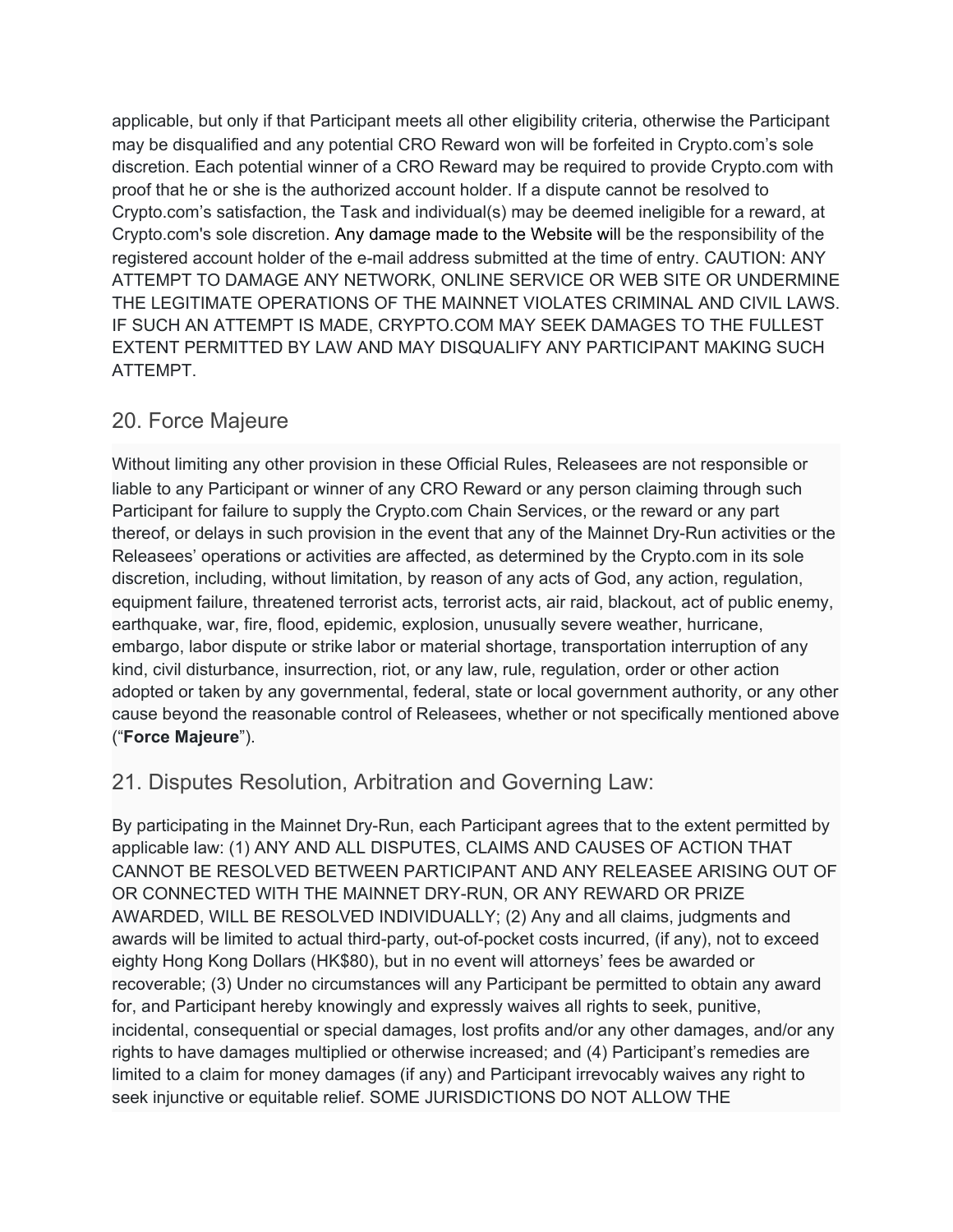#### LIMITATIONS OR EXCLUSION OF LIABILITY FOR INCIDENTAL OR CONSEQUENTIAL DAMAGES, SO THE ABOVE MAY NOT APPLY TO YOU.

These Official Rules shall be governed by the laws of Hong Kong. Any dispute, controversy, difference or claim arising out of or relating to this Memorandum, including the existence, validity, interpretation, performance, breach or termination thereof or any dispute regarding non-contractual obligations arising out of or relating to it shall be referred to and finally resolved by arbitration administered by the Hong Kong International Arbitration Centre under the Hong Kong International Arbitration Centre Administered Arbitration rules in force when the Notice of Arbitration is submitted. The seat of arbitration shall be Hong Kong. The number of arbitrators shall be one. The arbitration proceedings shall be conducted in English.

#### 22. Licenses and Approvals

Participants may not submit a Task or complete a transaction on behalf of someone else. By completing a Task, Participant represents and warrants that Participant meets all eligibility criteria for participation in the Mainnet Dry-Run. In addition, by completing a Task in this Mainnet Dry-Run, Participant grants the Crypto.com an irrevocable, perpetual, non-exclusive worldwide license to publish, post, display, copy, distribute, transmit, edit, use alone, together or with other works, and otherwise exploit the Task, Participant's name, voice, persona, likeness, image, reward information, any quotes attributable to Participant, and any other indicia of persona in any manner whatsoever throughout the world, including on the Internet, and at any time or times, in connection with the Mainnet Dry-Run, in any and all forms of media, now known or hereafter discovered, without additional compensation, review or approval rights, notification or permission, except where prohibited by law, and Participant releases all Releases (as defined below) from any and all liability related thereto. Participant further acknowledges that if Participant is chosen as a winner of any rewards, Participants identifying information, including but not limited to Participants name, may be disclosed to third parties including, without limitation, being placed on a winners' list.

Crypto.com and its affiliated entities reserve the right to make a public announcement, announcing the Winner on either the Crypto.com website, through the Crypto.com app, or in any manner (including, without limitation, news sites and social media (e.g., Facebook, Instagram, Twitter)), which they deem appropriate. Except where prohibited by law, by entering the Mainnet Dry-Run and/or winning the CRO Reward, Participant irrevocably consents to the use of their name, image, photograph, likeness, biographical information, Task, statements attributed to Participant (if true) and any video footage related to the CRO Reward, for all Releases advertising, promotional or other commercial purposes in all media now or hereafter known, worldwide and in perpetuity without additional compensation and additionally consents to the Crypto.com putting his or her name on a winner's list. Please note that Crypto.com may not acknowledge or return any Tasks, transactions, or winners of any rewards.

## 23. Severability

If any provision or part of a provision of these Terms is unlawful, void or unenforceable, that